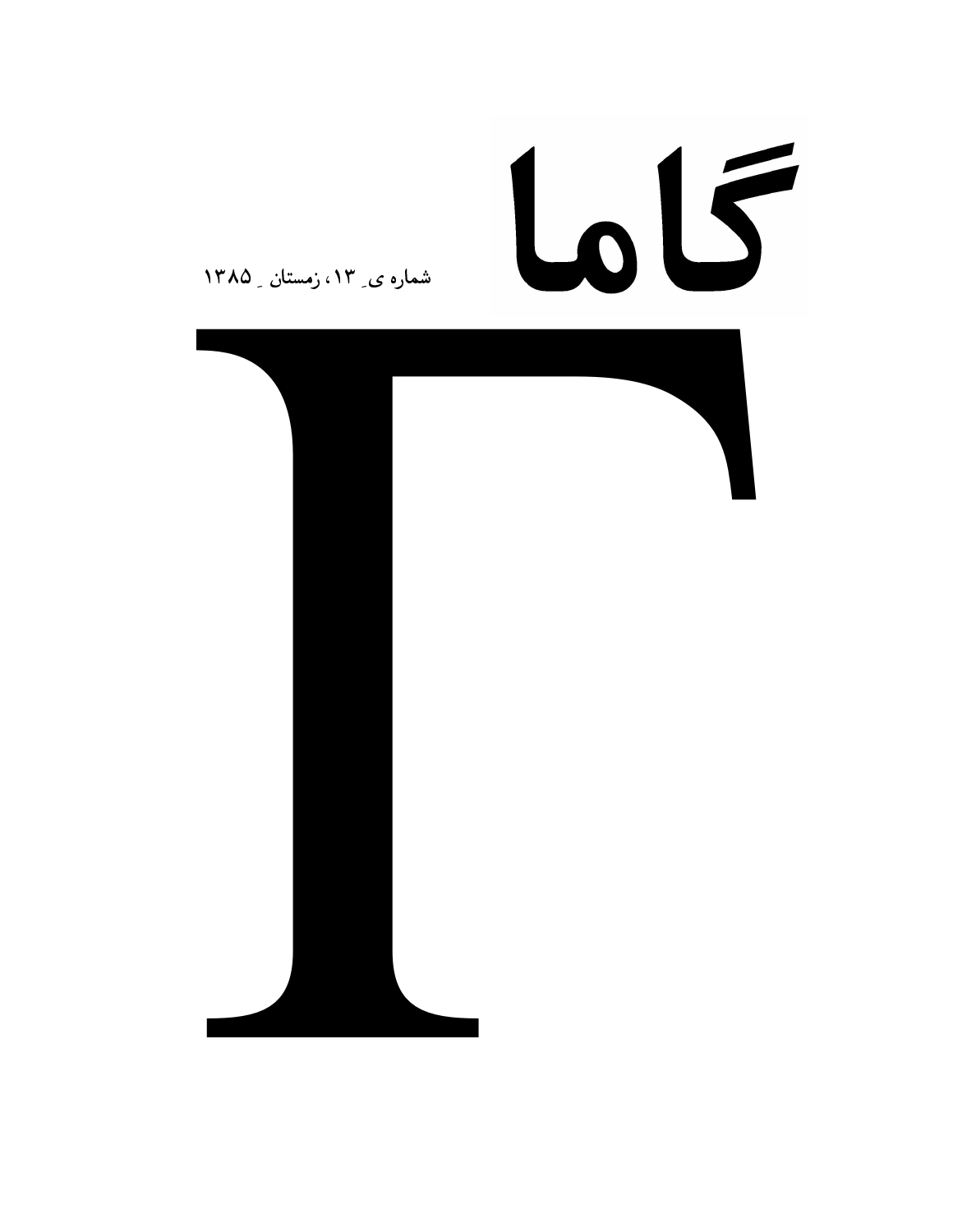

www.gammajournal.com editors@gammajournal.com ISSN 1735.1286

 $-1 - 3$ 

● ناما فصلنامه ای است به زبان <sub>-</sub> فارسی، در باره ی ِ فیزیک. ۱ن چه در ناما منتشر میشود بیشتر -) 1 2 3 <sup>8</sup> : )- -) #1 2 <sup>3</sup> ; - & <" <sup>=</sup> 3 . " -) # \* =. > ? ایران است، و فرار است جنبه ی ِ اموزشی و فرهنگی داشته باشد و برای دانشجویان ِ فیزیک یا دانش آموخته کان \_ فیزیک، یا دستِ کم بخش ی از آنها فابلاستفاده باشد. ● مقالههای کاما نوعا تالیقی اند. سعی بر این است که فقط مقالهها ی ِ گلاسیک ِ فیزیک، و - توسيس بي علي المستقدم التي يتروت التي السرب التي تتوسيق المستقدم المستقدم المستقدم المستقدم المستقدم المستقد 0 A( Q-& \$-5 6= ● برا ی\_ تماس با کاما، و از جمله فرستادن \_ مقاله، لطفا با یک ی از ویراستاران \_ کاما تماس بخیرید. ● پذیرش \_ مقاله با هیئت \_ ویراستاران و بر اساس \_ روش \_ متداول \_ داوری توسط \_ داور \_ ناشناس است. \*\*\* د∴ر رت∢ روپ را و سال در را و در س ها کا کا کا است کی ایک است کا است است کا در است کا است کر در است کا ایک است که این کار کرد که این کار کرد که ا • مفالهی پذیرفته شده، پیش از چاپ، بر اساس <sub>-</sub> آخرین نسخه ای که نویسنده فرستاده حروفچینی مني سوير و پس از پاييد - پوسستان ست چې چې سي سويل \_ ● ۞ تمام \_ حقوق \_ مادّي و معنوي ي\_ آن چه در گاما منتشر ميشود متعلق است به گاما، مگر در 0\*( 4\* \_D + M .F )-

|                           | ويراستاران:                                        |
|---------------------------|----------------------------------------------------|
| a_aghamohammadi@yahoo.com | • امیر ِ آقامحمّدی، دانش گاه ِ الزّهرا، تهران      |
| shariati@mailaps.org      | • احمد ِ شریعتی (سردبیر)، دانشگاه ِ الزّهرا، تهران |
| ashafie@gammajournal.com  | • عزیزاله _ شفیعخانی، دانشگاه _ الزّهرا، تهران     |
| fatho@mail.cern.ch        | • امیرحسین ِ فتحاللهی، دانشگاه ِ الزّهرا، تهران    |

- تاريخ \_ انتشار ١٣٨٥/١٢/٥ شمارگان: ۱۰۰۰ نسخه <sup>1</sup> تاریخ لہ لیتوگرافی چاپ و صحافی : و زارت فرهنگ و ارشاد اسلامی سازمان چاپ و انتشارات  $^{-1}$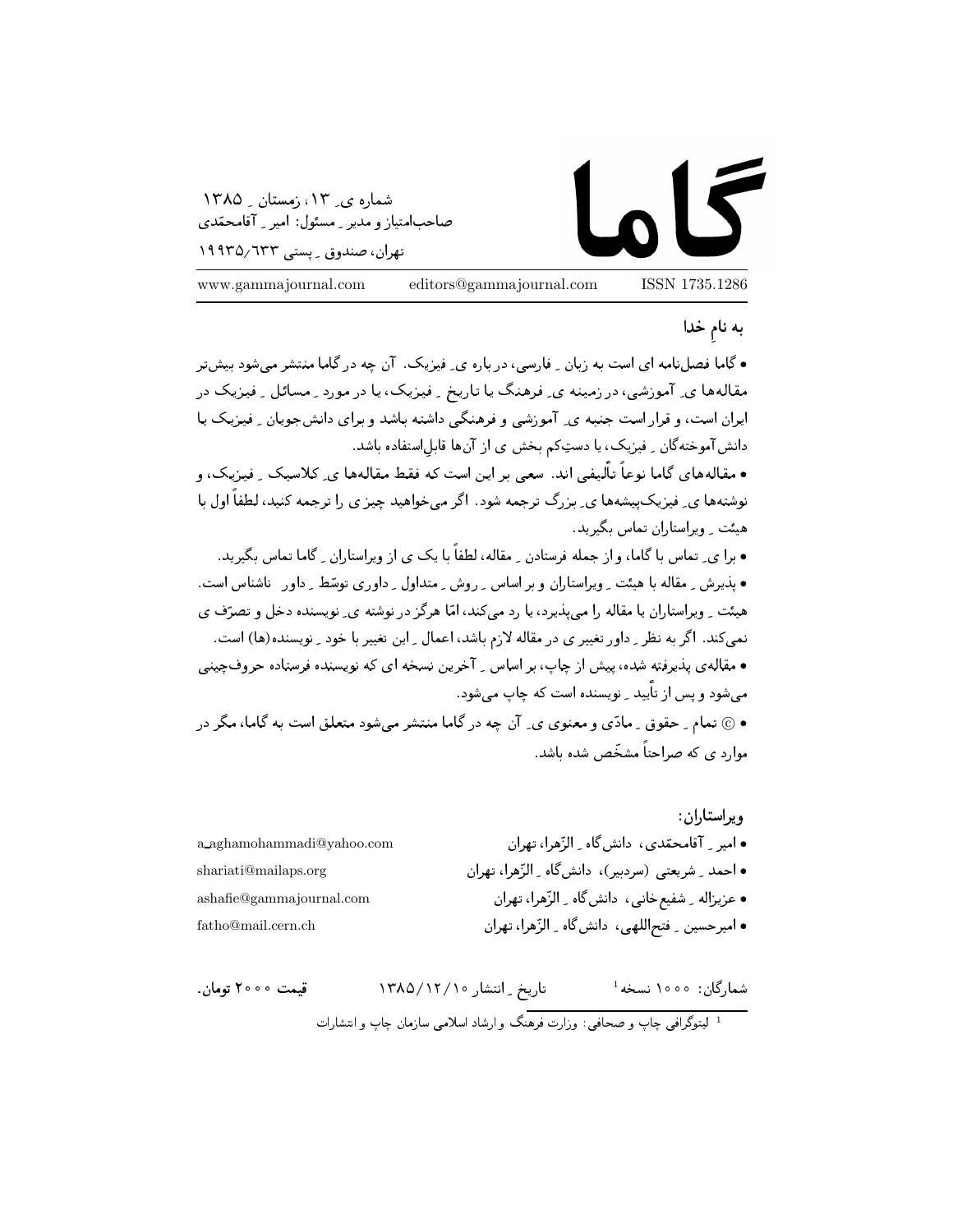www.gammajournal.com

editors@gammajournal.com

ISSN 1735.1286

Gamma is a quarterly Persian magazine, devoted to educational and cultural articles in physics. Gamma is not a research journal.

Address: Gamma, P. O. Box 633, Tehran 19935, IRAN.

 $\circ$  2004 - 2007, Gamma, all rights reserved.

## Editors

• A. Aghamohammadi Prof. of Physics, Alzahra University, Tehran 19938-91167, Iran. a\_aghamohammadi@yahoo.com

• A. H. Fatollahi Asoc. Prof. of Physics, Alzahra University, Tehran 19938-91167, Iran. fatho@mail.cern.ch

• A. Shafikhani Asoc. Prof. of Physics, Alzahra University, Tehran 19938-91167, Iran. ashafie@gammajournal.com

• A. Shariati Asoc. Prof. of Physics, Alzahra University, Tehran 19938-91167, Iran. shariati@mailaps.org

اشتراک (چهار شماره) عادّی ۲۰۰۰ تومان، دانش جویبی ۴۰۰۰ تومان، مؤسسهها ۸۰۰۰ تومان. اشتراک با یُست ِ عادّی است. برا ی ِ اشتراک با پُست ِ سفارشی، یا خارج از ایران، با یک ی از ویراستاران تماس یگیرید.

برا ی ِ اشتراک، پول ِ اشتراک را به حساب ِ شماره ی ِ ۲۳۷۹ ه ۸۰ ، بانک ِ ملّی، شعبه ی دانش گاه \_ الّزهرا (کد \_ ٢٢١) به نام \_ احمد شریعتی، بریزید. اصل \_ رسید \_ بانک را پیش \_ خود نگه دارید، و این اطلاعات ِ را برای ی ِ ما بفرستید: ١) اسم ِ واریزکننده، ٢) اسم و کد ِ شعبه ای که پول در آن واریز شده است، ۳) تاریخ ِ واریز کردن، ۴) شماره ی ِ رسید، ۵) عدد ِ دقیق ِ پول ی که واریز شده است، ٦) اسم و نشانبي ي کامل کيرنده ي مجله.